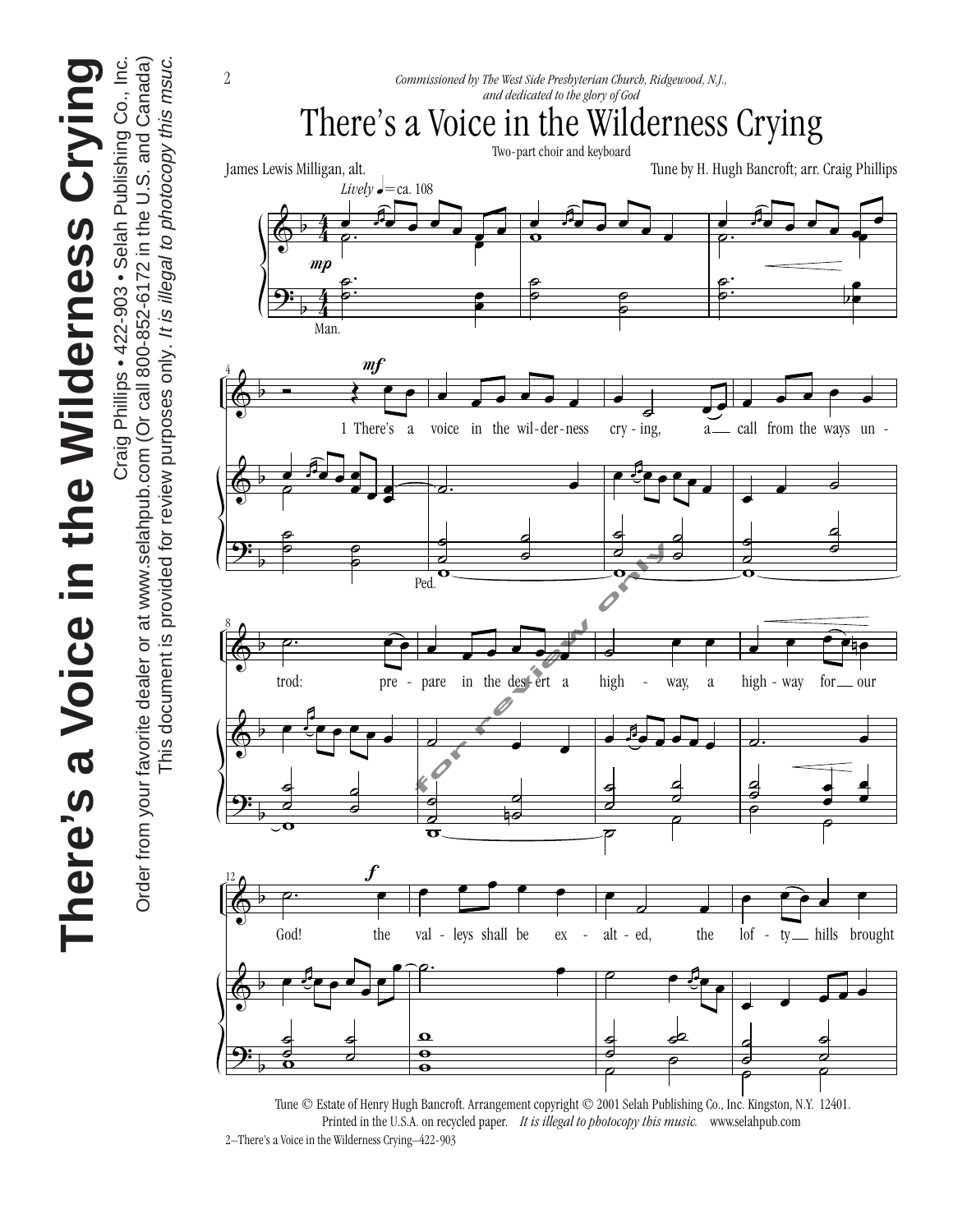

Craig Philips • 422-903 • Selah Publishing Co., Inc. Craig Phillips • 422-903 • Selah Publishing Co., Inc.

This document is provided for review purposes only. It is illegal to photocopy this msuc. Order from your favorite dealer or at www.selahpub.com (Or call 800-852-6172 in the U.S. and Canada) This document is provided for review purposes only. Order from your favorite dealer or at www.selahpub.com (Or call 800-852-6172 in the U.S. and Canada) It is illegal to photocopy this msuc.

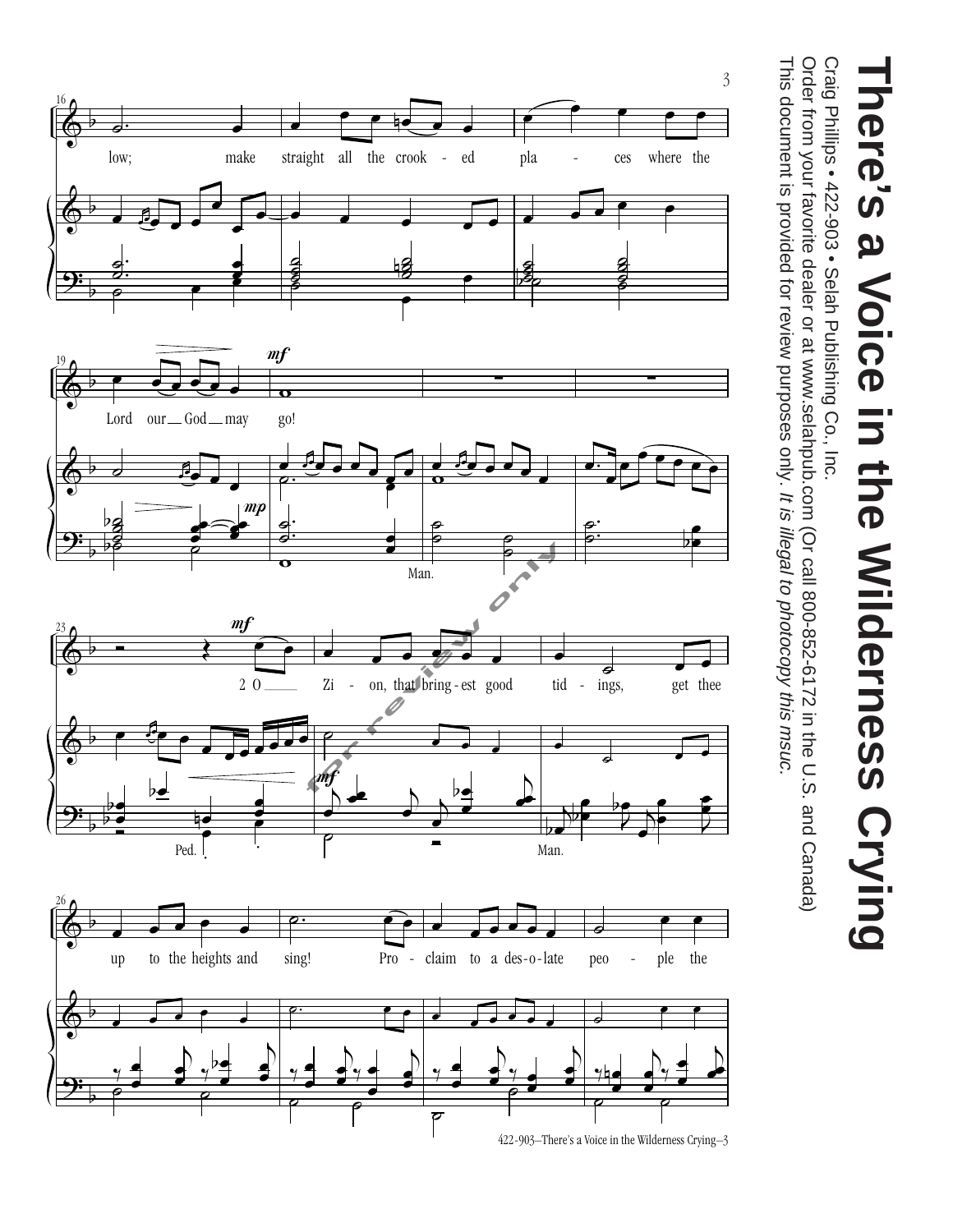There's a Voice in the Wilderness Crying **There's a Voice in the Wilderness Crying**

Craig Phillips . 422-903 . Selah Publishing Co., Inc. Order from your favorite dealer or at www.selahpub.com (Or call 800-852-6172 in the U.S. and Canada) This document is provided for review purposes only. It is illegal to photocopy this msuc. This document is provided for review purposes only. It is illegal to photocopy this msuc. Craig Phillips • 422-903 • Selah Publishing Co., Inc. Order from your favorite dealer or at www.selahpub.com (Or call 800-852-6172 in the U.S. and Canada)

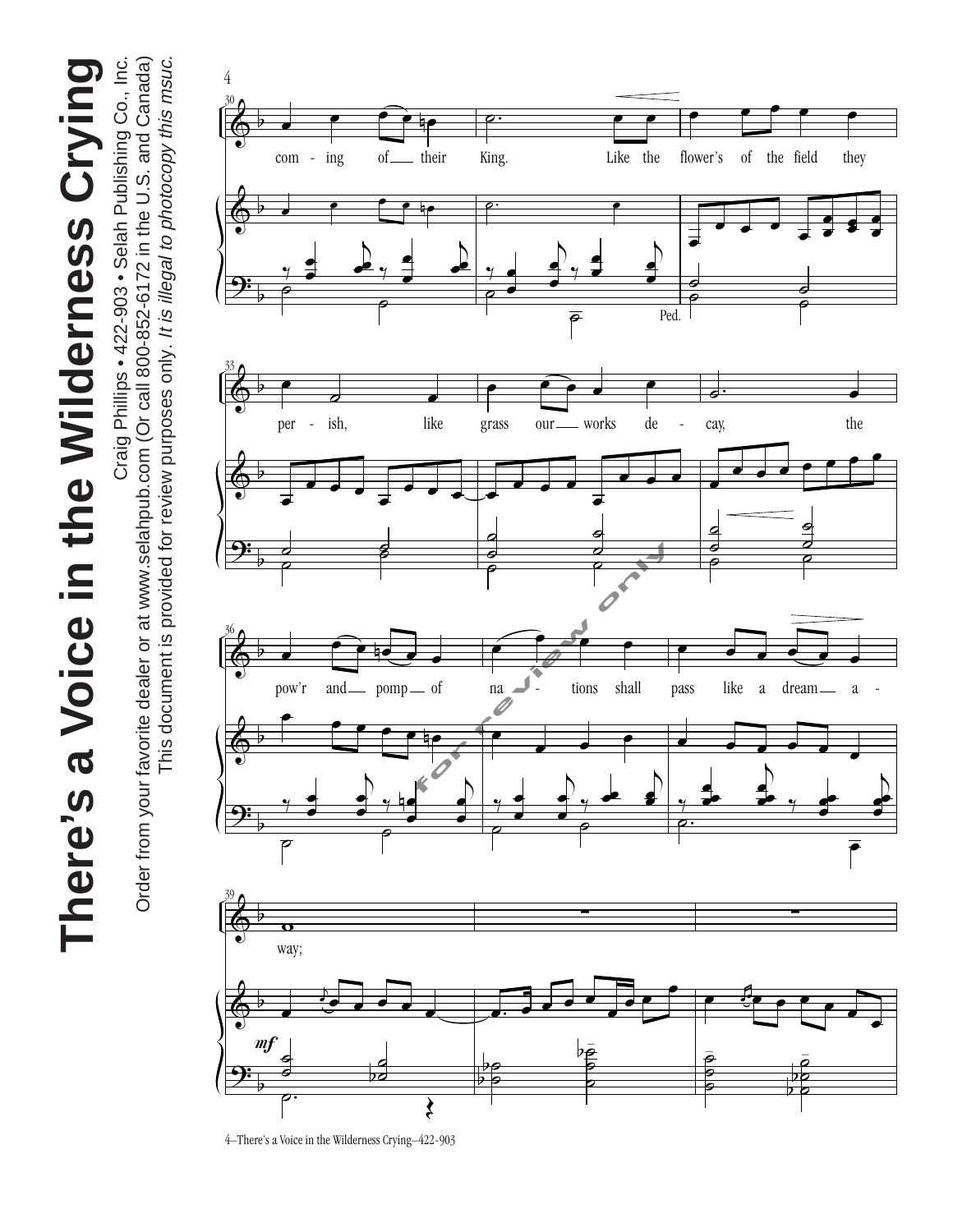

Craig Philips • 422-903 • Selah Publishing Co., Inc. Craig Phillips • 422-903 • Selah Publishing Co., Inc.

This document is provided for review purposes only. It is illegal to photocopy this msuc. Order from your favorite dealer or at www.selahpub.com (Or call 800-852-6172 in the U.S. and Canada) This document is provided for review purposes only. Order from your favorite dealer or at www.selahpub.com (Or call 800-852-6172 in the U.S. and Canada) It is illegal to photocopy this msuc.